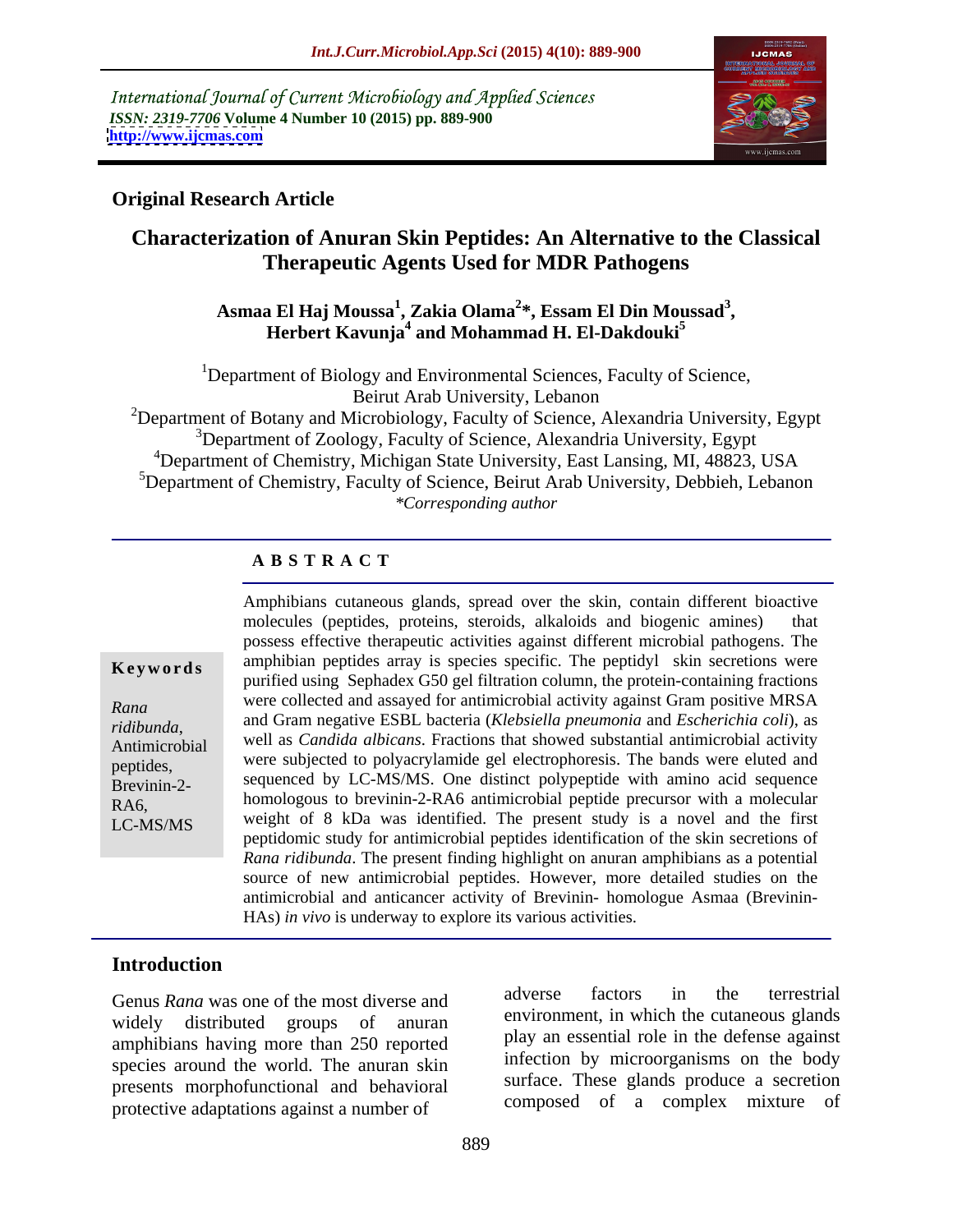antimicrobial peptides (AMPs) ranging from potency) mechanisms of microorganism 10-50 amino acid in length against bacteria, elimination (Calderon *et al.,* 2009; Vaara, fungi, protozoa, virus and cancer (Calderon 2009). The goal of the present research is to *et al.,* 2009, 2010, 2011) and diverse purify and characterize the peptides isolated pharmacological and therapeutic potential from the skin gland secretions of the marsh as: antidiabetic (Marenah *et al.,* 2004, 2005, 2006), antiprotozoal (Mangoni *et al.,* 2005), antiviral (Zhao *et al.,* 2005), antineoplastic potential antimicrobial agent against MDR (Nasu *et al.,* 2005), analgesic (Doyle *et al.,* 2003), contraceptive (Clara *et al.,* 2004), wound healing (Zhang *et al.,* 2005), behavioral change (Sila *et al.,* 2006), and endocrine activity (Gullner *et al.,* 1983). AMPs can represent a suitable alternative to the conventional antibiotics which proved Adult specimens *Rana ridibunda* of both ineffective in combating multidrug resistant sexes were collected from fresh water (MDR) bacteria and fungi (Guani-Guerra *et*  habitat in Jezzine, South Lebanon during *al.,* 2010). AMPs have been classified into different seasons of the year since skin gland several families on the basis of amino acid secretions are expected to vary during sequence similarities that include: gaegurins hibernation breeding and normal activities. (24 37 residues), brevinin-1(17 24 Skin gland secretions were collected residues) and brevinin-2 (30–34 residues), according to the method described by Li *et* ranalexin (20 residues), ranatuerin-1 (25 *al.* (2007) with some modifications. The residues) and ranatuerin-2 (33 residues), frogs were stimulated to release the skin esculentin-1 (46 residues) and esculentin-2 secretions by subjecting them to chloroform (37 residues), palustrin (31 residues), japonicin-1 (14 residues) and japonicin-2 (21 residues), nigrocin-2 (21 residues), rugosins (33 37 residues) and temporin (10- One hundred ml of the collected washing 14 residues) (Duda *et al.,* 2002; Matutte *et*  solution were centrifuged under cooling for *al.,* 2000; Conlon *et al.,* 2004). AMPs 5 minutes at 13000 rpm and the supernatant isolated from Ranid frogs have very high was collected and lyophilized. The sequential similarity and are grouped under lyophilized powder was resuspended in 10 Brevinin family (Conlon *et al.*, 2004). The ml of 0.1 M NaCl solution containing 0.01 numbers of AMPs in the skin secretions M EDTA. The solution was sterilized using vary between species. While some species exhibited more than two dozens of peptides in a single frog (Hancock and Rozek, 2002). Matutte *et al.* (2000) demonstrated the presence of a single antimicrobial peptide (brevinin-1SY in the adult wood frog *Rana sylvatica*). Limited therapeutic options used throughout the present work: Gram against MDR pathogens demand the urgent positive methicilin-resistant *Staphylococcus* bioprospection of new bioactive molecules *aureus* (MRSA), Gram negative ESBL

substances with diverse array of more efficient (low toxicity and major frog *Rana ridibunda* inhabiting the fresh water of Jezzine, South Lebanon as a pathogens.

### **Materials and Methods**

### **Sample collection**

sexes were collected from fresh water vapor for  $2-5$  minutes. The secretions were collected by washing the frogs with 0.1 M NaCl solution containing 0.01 M EDTA. was collected and lyophilized. The ml of 0.1 M NaCl solution containing 0.01 M EDTA. The solution was sterilized using 0.2 µm millipore filter. The filtrate was kept refrigerated at 4°C for further use.

### **Microorganisms**

from the biological diversity as a source for (*Klebsiella pneumoniae* and *Escherichia coli* Three different MDR bacterial strains were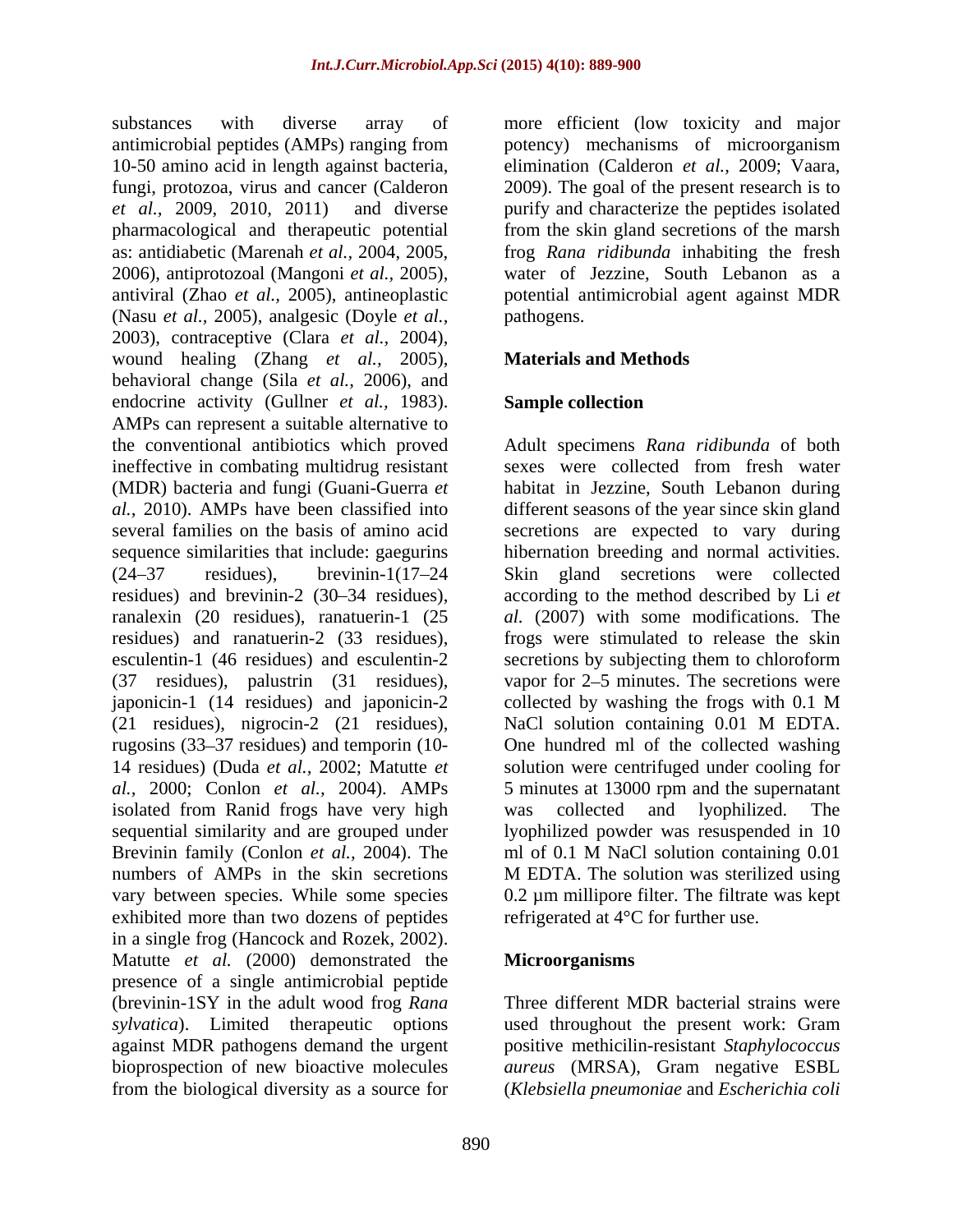(kindly provided by Ain W Zain hospital and American University Hospital of The gel was washed with 1 liter 0.2 M HCl Beirut). The bacterial isolates were followed by elution of the phosphate buffer identified phenotypically as described by and stored for  $3-4$  days at  $4\degree$ C to ensure Beregy's manual of determinative complete swelling. The excess eluent was bacteriology, were maintained on nutrient agar slants and stored at 4°C with regular monthly transfer, 25% glycerol was added to the cultures for long preservation. *Candida albicans* was kindly provided by Elias Hrawi Governmental Hospital, identification The gel suspension adjusted to form thick was further confirmed using the Simplified slurry was poured carefully into the column Identification Method (SIM) key (Deak, either down side of the chromatographic 1986). It was maintained on Sabouraud- column (20 Cm long X 2.7 Cm diameter) or Dextrose agar slants and stored at 4<sup>o</sup>C with down a glass rod to avoid bubble formation.

# **Inoculum preparation and** was equilibrated with 2.5 M phosphate

From a freshly prepared culture of each eluent should always be maintained above isolate (16 to 24 hrs old grown on nutrient agar), 4 to 5 colonies were emulsified in 5 ml of 0.9 % saline solution to achieve a turbid suspension matching 0.5 McFarland  $3x10^5$  CFU/ml (NCCLS, 1998) as bacterial containing 5 mM EDTA. The solution was

calculate protein concentration in reference

Ten grams of sephadex G-50 were allowed

pH 6 for 1 hr, and the mixture was filtered. The gel was washed with 1 liter 0.2 M HCl removed by decantation and the swollen gel degassed under reduced pressure.

### *Column packing and equilibration*

regular monthly transfer. The column outlet was opened to allow the **standardization** buffer pH 6 at flow rate of 2 ml/5 min. once gel to settle into the column. The column was equilibrated with 2.5 M phosphate a column has been prepared, a layer of the column surface.

### *Sample preparation and application*

standardized tube corresponding to  $1.5 \times 10^8$  The lyophilized powder was resuspended CFU/ml (Mahon *et al.*, 1998) and  $3x10^4$ - in 10 ml of 0.1 M phosphate buffer (pH 6.0) and fungal inocula respectively. then sterilized by passing through a 0.2 µm **Estimation of protein content** surface was allowed to drain away, and then Absorbance was measured top of the bed. The column outlet was then spectrophotometrically at 280nm (A280) to opened and the sample was allowed to drain to standard curve. washed into the bed with small amount of **Peptide purification potassium** phosphate buffer, pH 6. The flow **Gel Filtration chromatography on Sephadex G-50** estimation at 280 nm. The proteins were **Preparation of Sephadex G-50** Elution was performed with the same buffer, to swell in 400 ml of 0.1M phosphate buffer in10 ml of 0.1 M phosphate buffer (pH 6.0) containing 5 mM EDTA. The solution was syringe filter. The eluent above the gel the solution was carefully layered onto the into the bed surface; the column wall was eluent. The proteins were eluted with 0.5 M rate was 2 ml/ 5 min. Samples of effluent fractions were subjected to protein collected and stored at -30°C or below. and 2 ml fractions were collected. The absorbance of the eluted fractions was monitored at 280 nm.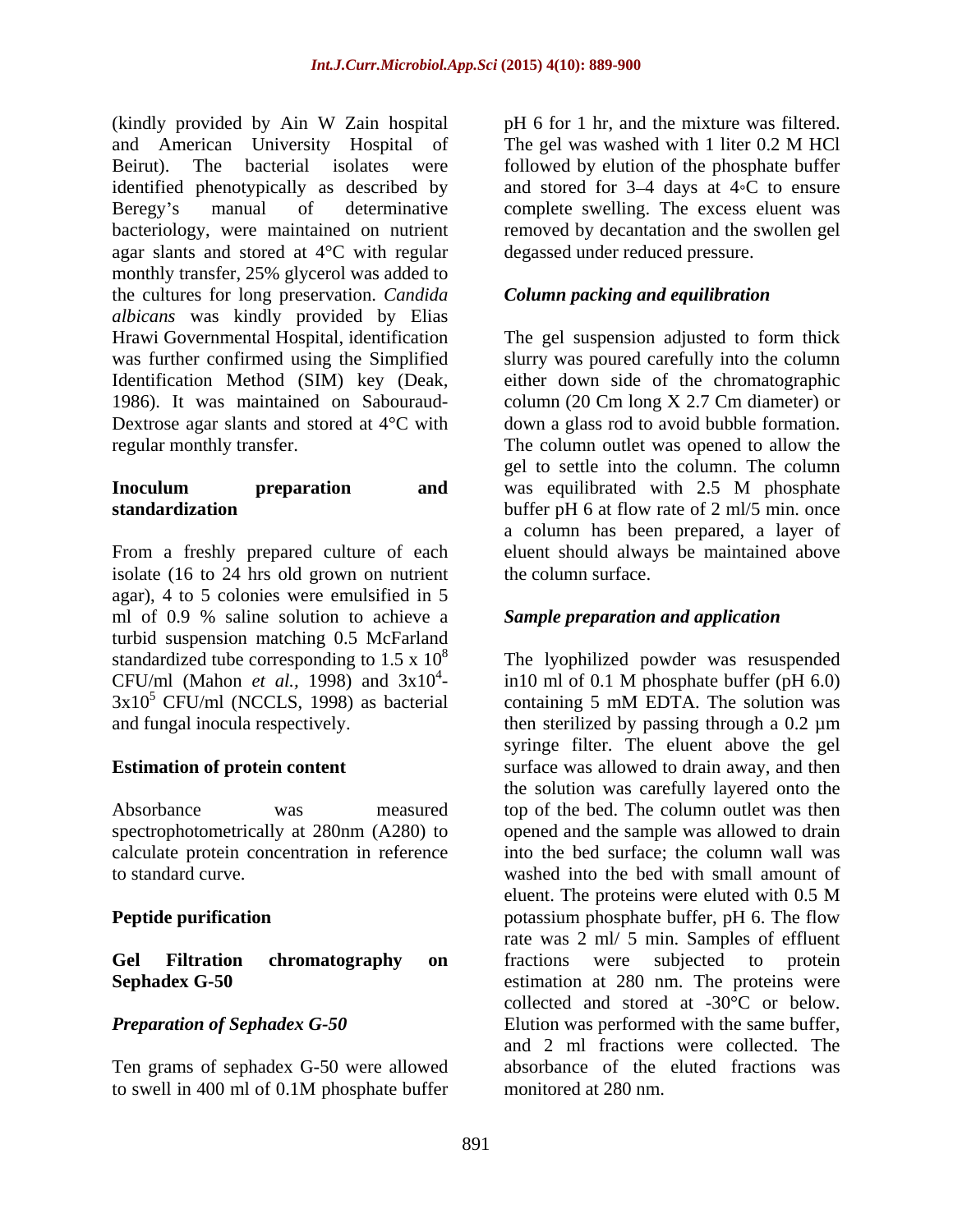The pooled protein fractions were placed in

The antimicrobial activities of the obtained **Protein characterization using the liquid** fractions were determined using the plate-<br>
chromatoghraphy-tandem<br>
mass well diffusion assay described by Kudi *et al.* (1999) that was used to determine the inhibitory effect of the partially purified frog Following gel electrophoresis and skin secretions against the tested MDR subsequent Coomassie Brilliant Blue G microorganisms. A sterile cork-borer (8 mm staining, the protein bands of interest were diameter) was used for wells formation in eluted from the gel and subjected to tryptic the set agar. Hundred µl of the microbial digestion following the modified method suspension (McFarland 0.5 standardized suspension) was swabbed over the surface of a Müller Hinton agar plate. Hundred µl of **Results and Discussion** the purified frog skin secretion extract was added to each well and the plates were incubated overnight at 37°C. The zones of and the experiments were repeated twice. The fractions with antimicrobial activity inhibit the growth of Gram positive (MRSA) were lyophilized and stored for further and Gram negative bacteria (ESBL) were lyophilized and stored for further

Sodium dodecyl Sulfate Polyacrylamide gel acetic acid in deionized water. The fixing

**Concentration of peptide** Colloidal concentrate solution was added cellophane/ dialysis bag and covered with two hours. The gel was destained by cold sucrose. Water and low molecular different changes of distilled water until the weight substances were dialyzed against gel background was clear and protein bands sucrose. The concentrated extract was were clearly visible. The gel was calibrated dialyzed against 0.1 M phosphate buffer pH with standard proteins with molecular 6 at 4°C. weights (50, 37, 25, 20, 15 and 10 kDa). **Antimicrobial assay** subsequently identified by LC-MS/MS. solution was discarded and brilliant blue G- (16% of concentrate, 20% methanol and 64% deionized water) and rocked for at least with standard proteins with molecular Proteins within the gel tracks were

## **chromatoghraphy-tandem mass spectrometry (LC-MS/MS)**

Following gel electrophoresis and adopted by Shevchenko *et al.* (1996).

### **Results and Discussion**

### **Peptide secretion purification**

inhibition were then recorded in millimeters The ability of the crude peptidyl secretions analysis. *Klebsiella pneumonia*, ESBL *E. coli*) and **Electrophoresis Electrophoresis Electrophoresis Electrophoresis Electrophoresis** electrophoresis (SDS/PAGE) analysis was causing the lysis of the cell membranes (El carried out for measuring the molecular Haj Moussa *et al.,* 2015).The lyophilized weight of the partially purified peptide. sample of *Rana ridibunda* skin gland SDS/PADE was performed following the secretions was applied to Sephadex G50 gel method adopted by Neuhoff *et al.* (1985) filtration column. Each collected fraction with some modifications. The proteins were was monitored for protein content by resolved with 18% SDS-PAGE. Following measuring absorbance at 280 nm. Data in electrophoresis, the gel was fixed overnight figure 1 indicated that the purified peptides at room temperature in 40% methanol, 7% isolated from the skin of *Rana ridibunda* to inhibit the growth of Gram positive (MRSA) and Gram negative bacteria (ESBL *Candida albicans* was evaluated, the peptidyl secretions were particularly effective with respect to the time needed to exert lethal effect on the microbial growth, contained different protein components represented by different peaks.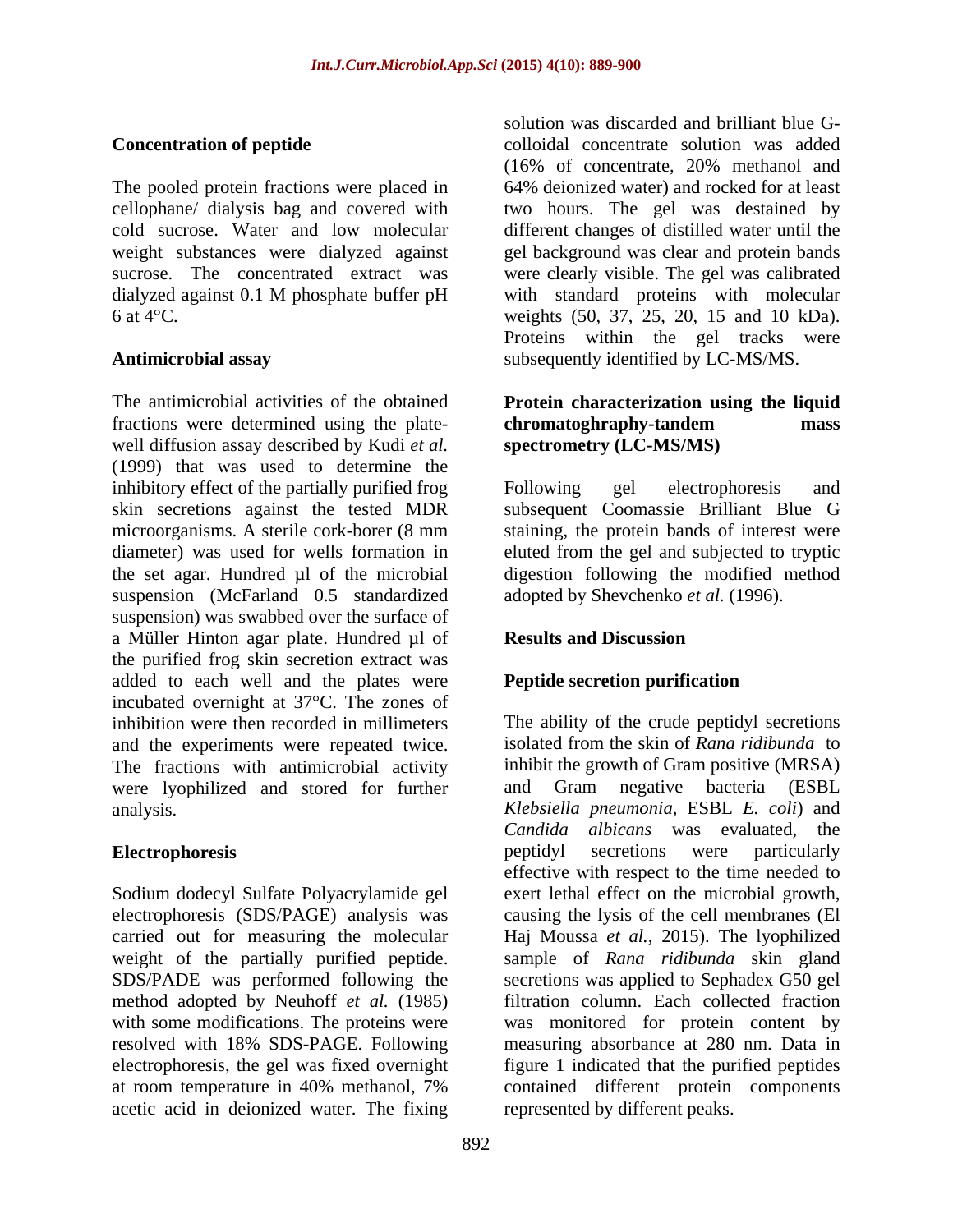In a trial to test the antimicrobial effect of bacterium followed by ESBL *Klebsiella*  the purified protein fractions obtained from gel filtration (50 fractions) against MRSA, ESBL *Klebsiella pneumonia*, ESBL *E. coli* (fractions 16 20) were pooled, lyophilized and *Candida albicans* the well diffusion and stored for further analysis by LC assay was used. Results illustrated in Plate 1 MS/MS. Having broad spectrum activity, revealed that not all the collected fractions the antimicrobial peptide appears to have that showed a protein activity (Figure 1) displayed antimicrobial activity. Fraction 18 application. Mashreghi *et al.* (2013) reported showed the highest antibacterial activity that the skin secretions of the frog *Rana*  with average inhibition zone diameters of *ridibunda* exhibited significant healing 21, 18 and 17 mm against MRSA, ESBL effects on wound treatment process by *Klebsiella pneumonia* and ESBL *E. coli* preventing infections in wounds due to its respectively, while fractions 19 and 20 exhibited the highest antifungal activity with

**The antimicrobial activity of the gel** average inhibition zone diameter of 30 mm **filtration fractions** against *Candida albicans* (Table 1). ESBL *E. coli* proved to be the most resistant *pneumonia*. The most active fractions that showed the highest antimicrobial activity interesting potential for therapeutic antimicrobial capabilities.

**Plate.1** Sensitivity test of the most Sephadex G-50 bioactive fractions (Fractions 16–20) against the MDR microorganisms under test

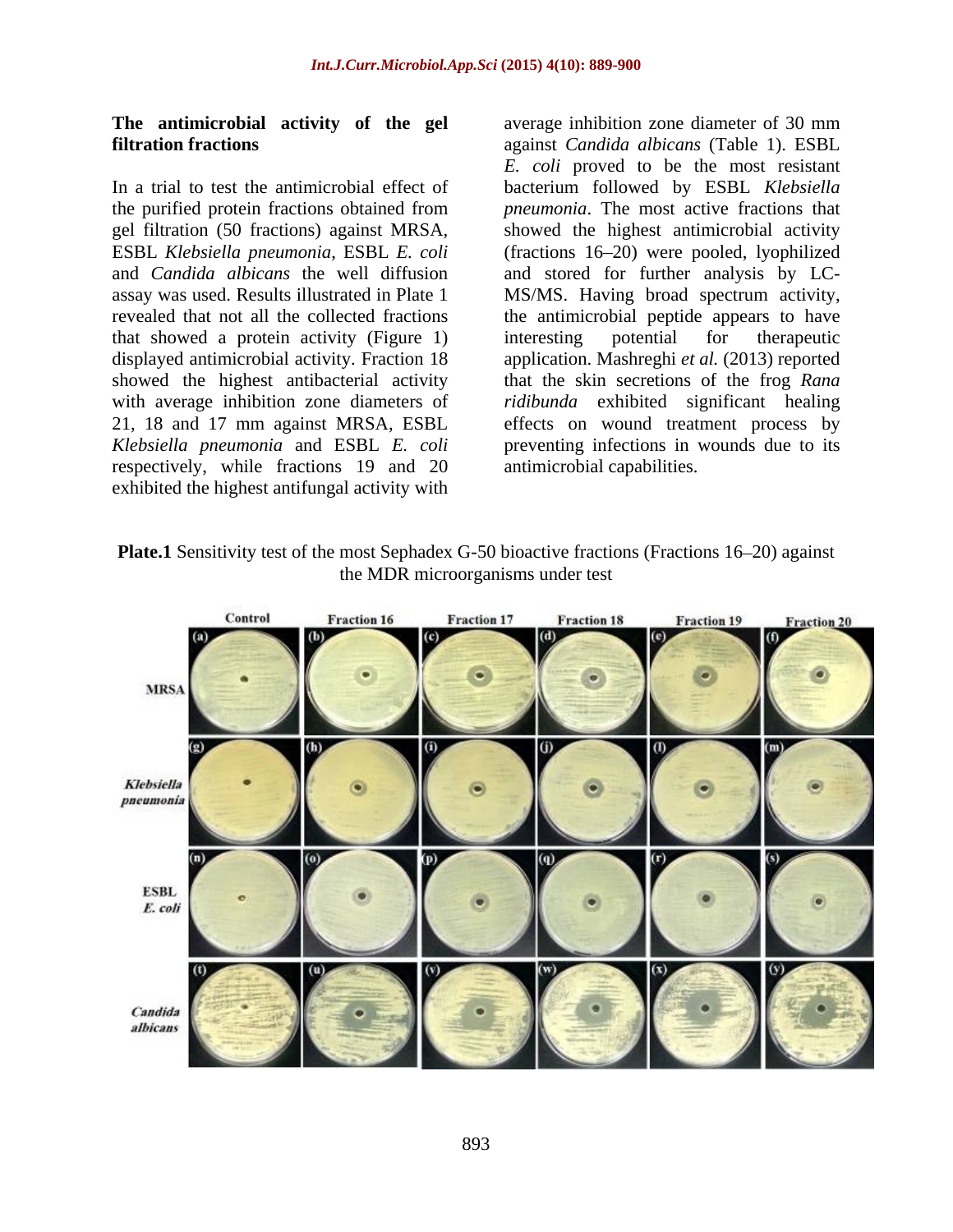secretions, the most promising fractions that 50 kDa (indicated by the arrows in figure 2) Ridibundin 1 from Iranian Rana ridibunda. were considered for further analysis. A total of 29 peptides belonging to the

To determine the identities of these proteins, proteomic analysis by LC-MS/MS was performed. The gel slice containing bands synthesis of multiple AMPs reported in antimicrobial peptides belonging to eight polypeptide with the amino acid sequence  $(Asoodeh$  *et al.*, 2012). A single antimicrobial peptide precursor with a molecular weight 8 kDa, identified at 65 % related to the Brevinin 2 family which were Smith et al., 2002). Grahamin 1 first identified from the skin extract of (GLLSGILGAGKNIVCGLSGLC) and

**Characterization of antimicrobial**  The protein " Brevinin-HAs" was identified **peptides** based on a peptide fragment consisting of In a trial to characterize the antimicrobial exhibited a molecular mass of 758.45 Da peptide(s) of *Rana ridibunda* peptidyl skin (m/z 380.25; z = +2) as depicted in figure 4. seven amino acids  $((R)GLLDTLK(N))$  that

showed the highest antimicrobial activity While the low score probably resulted from were resolved with 18% SDS-PAGE. The low sample abundance, the biological resolved protein bands were visualized by significance of brevivin-2-RA6 presents an Coomassie blue (Figure 2). While many interesting finding which was warrant protein bands were present, those with further investigation.Asoodeh *et al.* (2004) molecular weight ranging between 10 and purified a cationic antimicrobial peptide as indicated by the arrows were cut out, Moscow region and the sequence of digested with trypsin, and injected into LC- brevinin-2Ra (2990 Da molecular weight) MS/MS apparatus. In contrast to the was detected by LC-MS/MS as follows: other ranids such as the skin secretions of QC-OH (Samgina *et al.,* 2008). The peptide the *Rana palustris* containing at least 22 was also identified in *Rana lessonae* and different families (Basir *et al.,* 2000), the more antimicrobial peptides were isolated present study showed that of the six from Iranian *Rana ridibunda*, namely analyzed bands, the tryptic digest fragments temporin-Rb (12 amino acids) and temporin of the protein band below 10 kDa on the Ra (14 amino acids) with molecular weight SDS-PAGE revealed one distinct of 1242.5 Da and 1585.1 Da, respectively homologous to Brevinin-2-RA6 antimicrobial peptide of the brevinin-1 confidence and was named as " Brevinin- *Rana sylvatica* inhibited the growth of *E.*  Homolgue Asmaa" with acronym " *coli* and *S. aureus* (Matutte *et al.,* 2000). Brevinin-HAs". The amino acid sequence of Three peptides belonging to brevinin-1 the identified peptide from the frog *Rana*  family and three belonging to ranatuerin-2 *ridibunda* in the present study was compared family were identified in the Tarahumara with the amino acid sequence of peptides frog *Rana tarahumarae* in the US (Rollins- Japanese pond frog *Rana brevipoda porsa* as grahamin 2 (GLLSGILGAGKHIVCGLSG reported by Morikawa *et al.* (1992) (Figure LC) related to nigrocins were isolated from 3). skin secretions of Chinese *Rana graham*. Ridibundin <sup>1</sup> from Iranian *Rana ridibunda*. A total of <sup>29</sup> peptides belonging to the brevinin-1 and -2, esculentin-1 and -2, ranatuerin-2, bradykinin and bombesin families were identified in the Caucasian Marsh frog *Rana ridibunda* from the GILDSLKNFAKDAAGILLKKASCKLSG *Rana esculenta* (Samgina *et al.,* 2012). Two (Asoodeh *et al.,* 2012). A single family (FLPVVAGLAAKVLPSIICAV TK KC) isolated from the Canadian wood frog Smith *et al.,* 2002). Grahamin 1 (GLLSGILGAGKNIVCGLSGLC)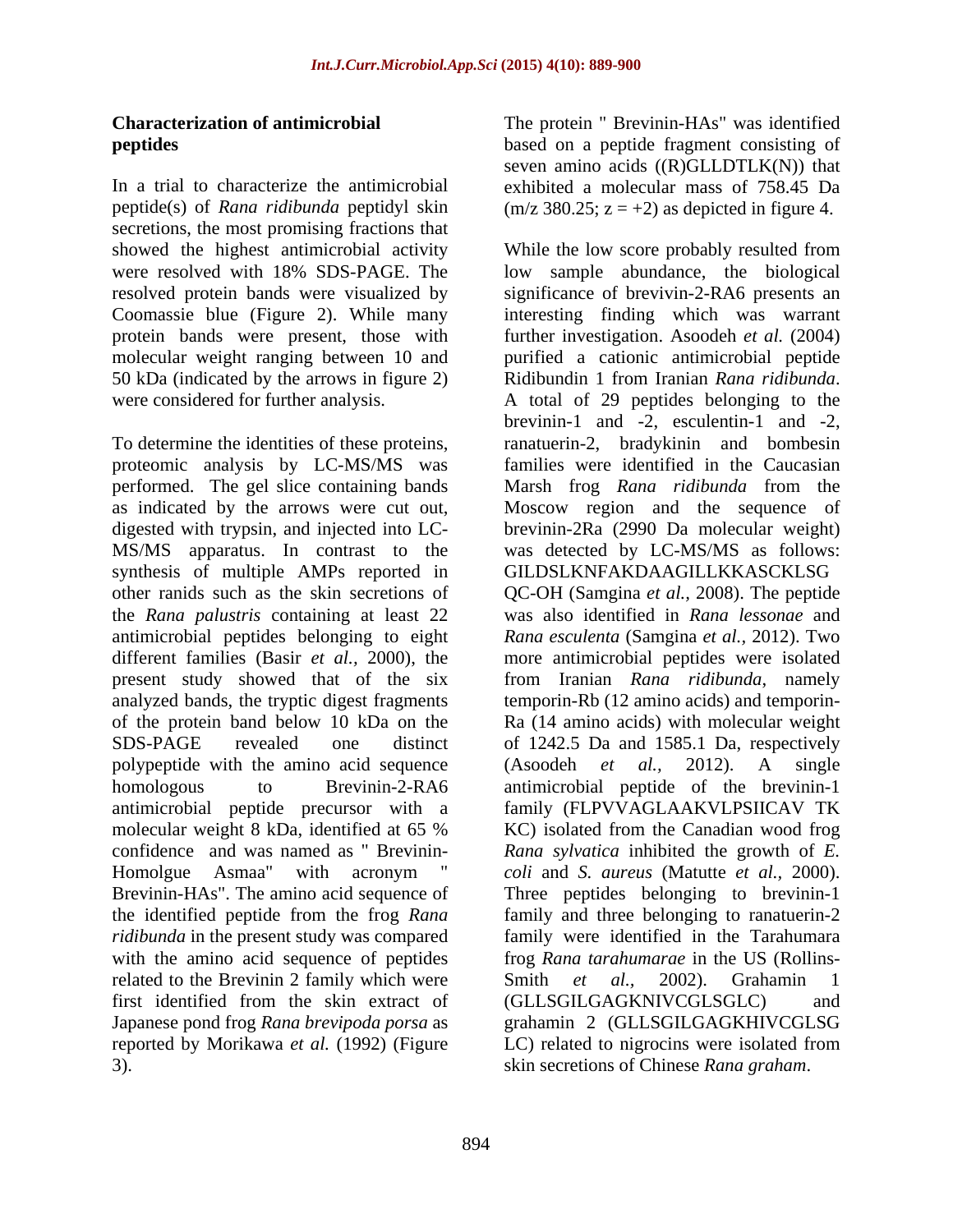| Tested microorganism   | <b>MRSA</b> | <b>ESBL Klebsiella</b><br>pneumonia | $\Big $ ESBL E. coli | Candida<br>albicans         |
|------------------------|-------------|-------------------------------------|----------------------|-----------------------------|
| <b>Fraction number</b> |             | Inhibition zone diameter (mm)       |                      |                             |
|                        | 19.0        |                                     | 160<br>1 V.V         | 220<br>23!                  |
|                        |             |                                     |                      | $\sim$ $\sim$ $\sim$<br>، ب |
|                        |             |                                     | 170                  |                             |
|                        |             |                                     | 160<br>1 V.V         | - 30.0                      |
|                        | 170         | 140                                 | $140-$               | $\sim$ $\sim$               |

**Table.1** Antimicrobial effect of the bioactive fractions against the MDR microorganisms under test

**Figure.1** Purification profile of *Rana ridibunda* peptidyl secretions using G-50 sephadex gel filtration chromatography



**Figure.2** *Rana ridibunda* protein profile on 18% crosslink SDS-PAGE. Lane 1: size marker (kDa), Lane 2: sample ( $125\mu$ g), Lane 3: sample ( $250\mu$ g). Bands indicated by arrows were submitted for LC-MS/MS analysis

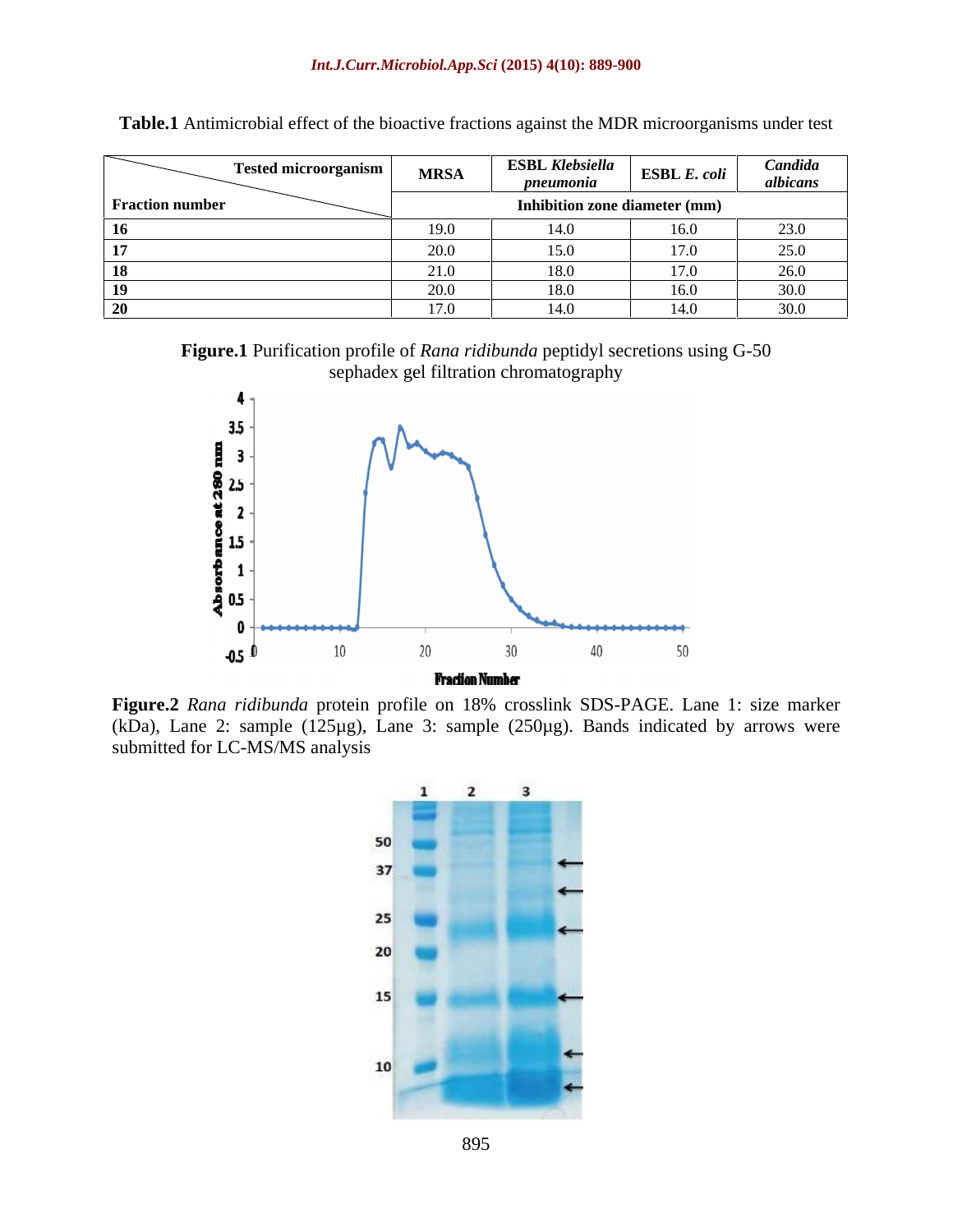**Figure.3** A comparison of the primary structure of the peptide "Brevinin-HAs" isolated from *Rana ridibunda* (b) with Brevinin 2 (a) first isolated from the skin extract of Japanese pond frog *Rana brevipoda porsa*. The highlighted section was the main sequence that led to the identification of Brevinin-HAs in the sample

- a- Brevinin 2: **GLLDSLK**GFA ATAGKGVLQS LLSTASCKLAKTC (Morikawa *et al.,* 1992)
- b- Brevinin-HAs (Identified peptide) : MFTMKKPLLL LFFLGTISLS LCEEERDADE DDGVEVTEEE VKR**GLLDTLK** NMAINAAKGA GVSVLNALSC KLSKTC

**Figure.4** LC- MS/MS spectra of purified peptide isolated from skin secretions of *Rana ridibunda* and injected into LC-MS/MS apparatus. The depicted spectra led to the identification of the "GLLDTLK" peptide (inset) and eventually brevinin-2-RA6 peptide precursor

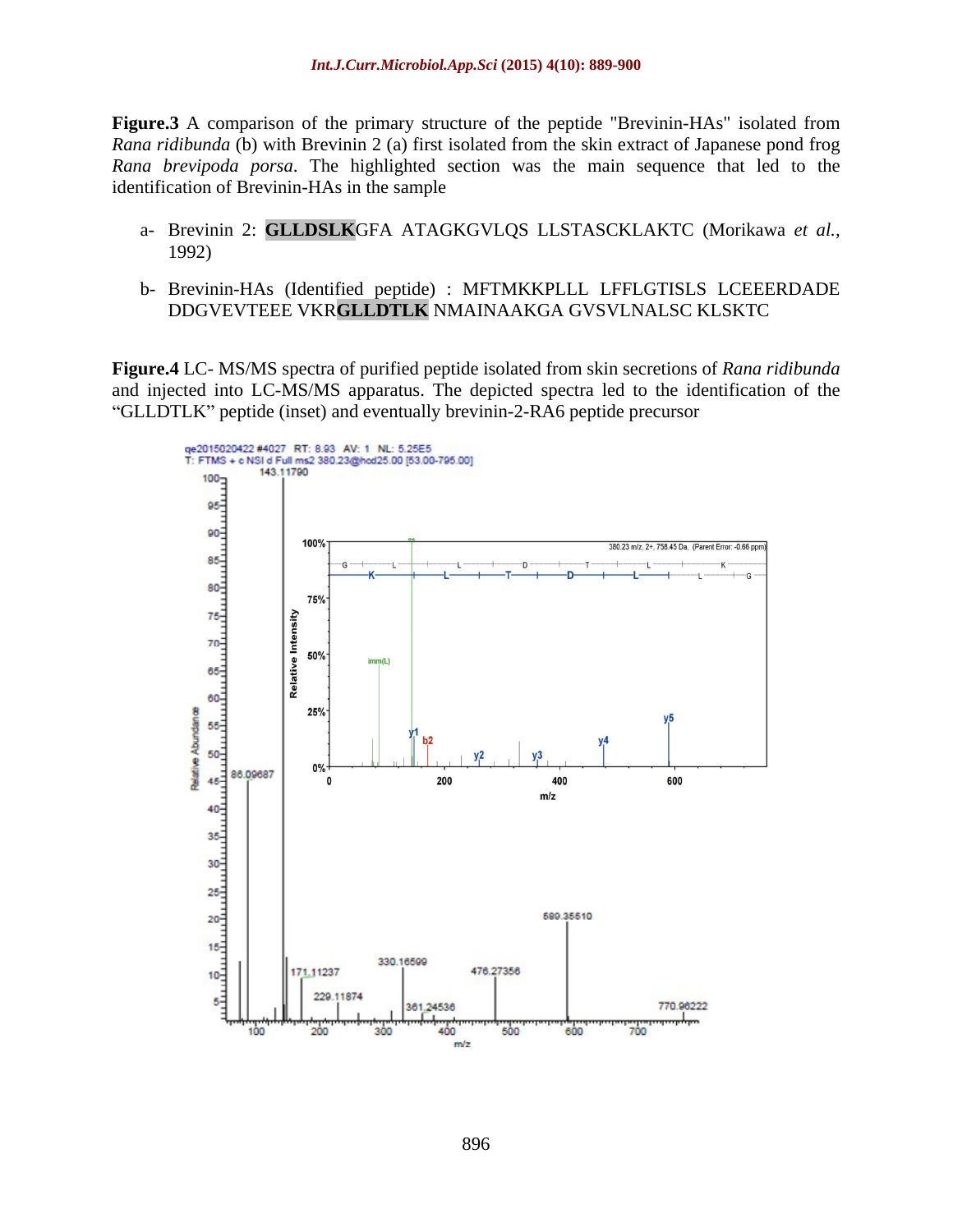antimicrobial peptides contained one as C. albicans and C. tropicalis. positive amino acid residue (Lysine) and had antimicrobial activity against *E. coli*, *S.*  brevinin-2R peptides has been found to be *aureus* and *C. albicans* (Xu *et al.,* 2006). approximately 10-fold less than those of the Another antimicrobial peptide containing one positive amino acid residue Thomas *et al.,* 2012) that was characterized (CKIALPYT) was isolated from the Chinese by potential pharmaceutical value, highly frog *Rana nigrovittata* (Ma *et al.,* 2010). antimicrobial activity with a low toxicity Functional activities of antibacterial peptides against red blood cells. Thus, Brevinin-HAs were largely determined by their structural peptide identified in the present study can be features as the presence of cationic amino considered as a good candidate for designing acids which facilitates the interaction of the new therapeutic agents for use against brevinins with the anionic phospholipids of resistant pathogens. The present finding the bacterial membranes or the negatively highlights anuran amphibians from Lebanon charged eukaryotic cell membranes. as a potential source of new antimicrobial However, the number and distribution of positive charges could be the cause for selectivity for some antimicrobial peptides In conclusion, Antimicrobial peptides from to bacterial membranes (Simmaco *et al.,* ranid frogs have been suggested as an 1998). Ultrastructural analysis of MDR important source of new therapeutic agents microorganisms treated with Lebanese *Rana*  as opposed to the antibiotics that are well *ridibunda* peptide secretions showed that the known for resulting in increased resistance main targets included the cell membrane and among the microbial pathogens. In the plasma membrane of the pathogens (El Haj present work, an antimicrobial peptide was Moussa *et al.,* 2015). Precursors of isolated from the crude skin secretions of the brevinin-1RTa, brevinin-1RTb, brevinin- frog *Rana ridibunda* that proved effective 1RTc, brevinin-2RTa, and brevinin-2RTb against various MDR microorganisms. This have been identified from the skin-derived antimicrobial peptide was structurally cDNA library of *Amolops ricketti* (Wang *et*  classified into the family of Brevinins-2 *al.,* 2012). Peptidomic analysis of skin secretion of the Indian Ranid frog spectrum antibacterial and antifungal *Clinotarsus curtipes* identified five novel activities of the identified peptide renders it antimicrobial peptides with sequence a promising candidate for use in the homology to brevinin family (Abraham *et al.,* 2014). A unique peptide brevinin-2R infective agents. However, more detailed consisting of 25 amino acids (sequence revealed by spectrometric analysis as Brevinin-HAs *in vivo* are required and its KLKNFAKGVAQSLLNK ASC KLSGQC) cytotoxic and anticancer activity should be having antimicrobial and anticancer activities was isolated from *Rana ridibunda* and has strong homology with brevinin-2Ei Reference and brevinin-2Ee. The antimicrobial spectrum of brevinin-2R displayed activities Abraham, P., George, S., Kumar, KS. 2014. against *S. aureus*, *M. luteus*, *Bacillus* spKR-

In accordance with the current study, these *aeruginosa*, *K. pneumonidae* and fungi, such as *C. albicans* and *C. tropicalis*. Interestingly, the hemolytic activity of the brevinin-1 family (Ghavami *et al.,* 2008; peptides.

> among the microbial pathogens. antimicrobial peptide was structurally found in *Rana* amphibians. The broad spectrum antibacterial and antifungal development of new therapeutic antistudies on the antimicrobial activity of explored

### **Reference**

8104, *E. coli*, *S. typhimurium*, *P.*  skin secretion of the Indian bicolouredNovel antibacterial peptides from the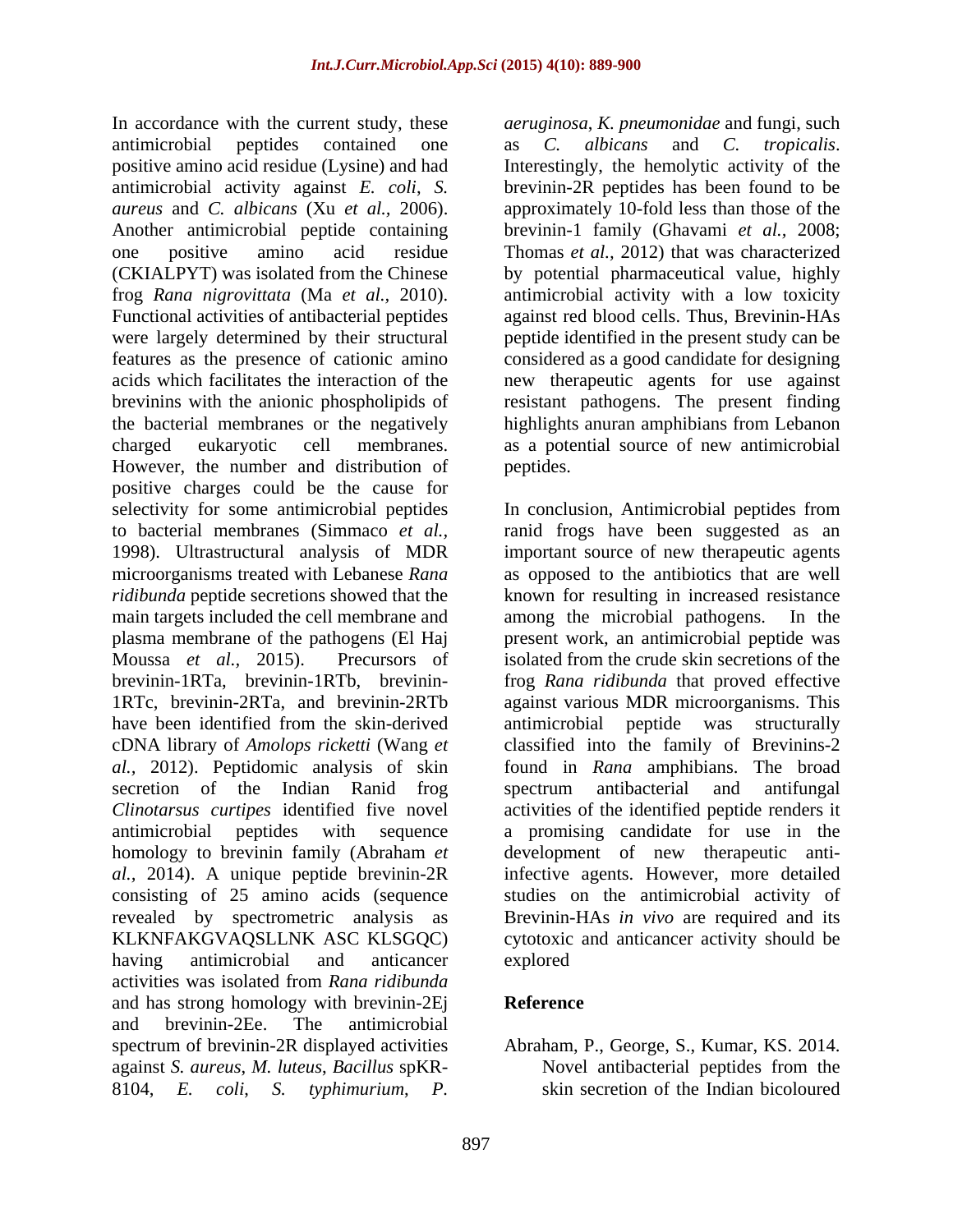frog *Clinotarsus curtipes*. *Biochimie.,* 

- Asoodeh, A., Naderi-Manesh, H., Mirshahi,
- Asoodeh, A., Zardini, HZ., Chamani, J. of the marsh frog (*Rana ridibunda*). *J.*
- Basir, Y.J., Knoop, F.C., Dulka, J., Conlon, peptides and peptides related to bradykinin and neuromedin N isolated from skin secretions of the pickerel
- Calderon, L.A., Silva, A.A., Ciancaglini, P., peptides from Phyllomedusa frogs: *Mol. Biol. Evol.*, 19: 858–64.
- Calderon, L.A., Silva, L.P.H., Stábeli, R.G.
- Calderon, L.A., Silva-Jardim, I., Zuliani, J.P., Silva, A.A., Ciancaglini, P., Silva,
- Clara, A., Manjramkar, D.D., Reddy, V.K.

97: 144 151. antimicrobial agent. *Fertil. Steril.,* 81: magainin-A as a contraceptive 1357 1365.

- M., Ranjbar, B. 2004. Purification and Conlon, J.M., Kolodziejek, J., Nowotny, N. characterization of an antibacterial, antifungal and non-hemolytic peptide from *Rana Ridibunda*. *J. Sci. I. Iran.,* phylogenetic markers and a potential 15(4): 303–309. Source of new therapeutic agents. 2004. Antimicrobial peptides from ranid frogs: taxonomic and *Biochim. Biophys. Acta.* 1696: 1–14.
- 2012. Identification and Deak, T. 1986. Identification of food borne characterization of two novel yeast. *Food Post*, 50: 243–64.
- antimicrobial peptides, temporin-Ra Doyle, J., Brinkworth, C.S., Wegener K.L., and temporin-Rb, from skin secretions Carver J.A., Llewellyn L.E., Olver I.N. *Peptide Sci.,* 18(1): 10–16. The and anticancer activity of the J.M. 2000. Multiple antimicrobial Carver J.A., Llewellyn L.E., Olver I.N. 2003. nNOS inhibition, antimicrobial and anticancer activity of the amphibian skin peptide, citropin 1.1 and synthetic modifications. The solution structure of a modified citropin 1.1. *Eur. J. Biochem.,* 270: 1141–1153
- frog, *Rana palustris*. *Biochim. Biophys.* Duda, T.F., Vanhoye, D., Nicolas, P. 2002. Acta, 1543(1): 95–105. Roles of diversifying selection and Stábeli, R.G. 2011. Antimicrobial of amphibian antimicrobial peptides. coordinated evolution in the evolution *Mol. Biol. Evol.,* 19: 858-64.
- from biomolecular diversity to El Haj Moussa, A., El-Dakdouki, MH., potential nanotechnologic medical applications. *Amino Acids,* 40(1): 29 Antimicrobial effect of *Rana ridibunda* 49. skin gland peptides against multidrug 2010. Biodiversity, university *Microbiol. App. Sci.,* 4: 62 74. Olama, Z., Moussad, E. 2015. resistant pathogens. *Int. J. Curr.*
- infrastructure and bureaucracy: Ghavami, S., Asoodeh, A., Klonisch, T., challenges of the bioprospective Halayko, A.J., Kadkhoda, K., Kroczak, research aiming the sustainable T.J. 2008. Brevinin-2R(1) semidevelopment of the Brazilian Amazon. selectively kills 20 cancer cells by a *Revista de Estudos Universitários,* distinct mechanism, which involves the 36(3): 15–41. lysosomal-mitochondrial death T.J. 2008. Brevinin-2R(1) semi lysosomal-mitochondrial death pathway. *J. Cell. Mol. Med.,* 12(3): 1005–1022.
- L.H.P., Stábeli, R.G. 2009. Amazonian Guani-Guerra, E., Santos-Mendoza, T., biodiversity: a view of drug development for leishmaniasis and 2010. Antimicrobial peptides: general malaria. *J. Braz. Chem. Soc.*, 20: 1011– overview and clinical implications in 1023. human health and disease Clin. Lugo-Reyes, S.O., Teran, L.M. human health and disease*. Clin. Immunol.,* 135: 1–11.
- 2004. Preclinical evaluation of Gullner, H.G., Owen, W.W., Harris, V.,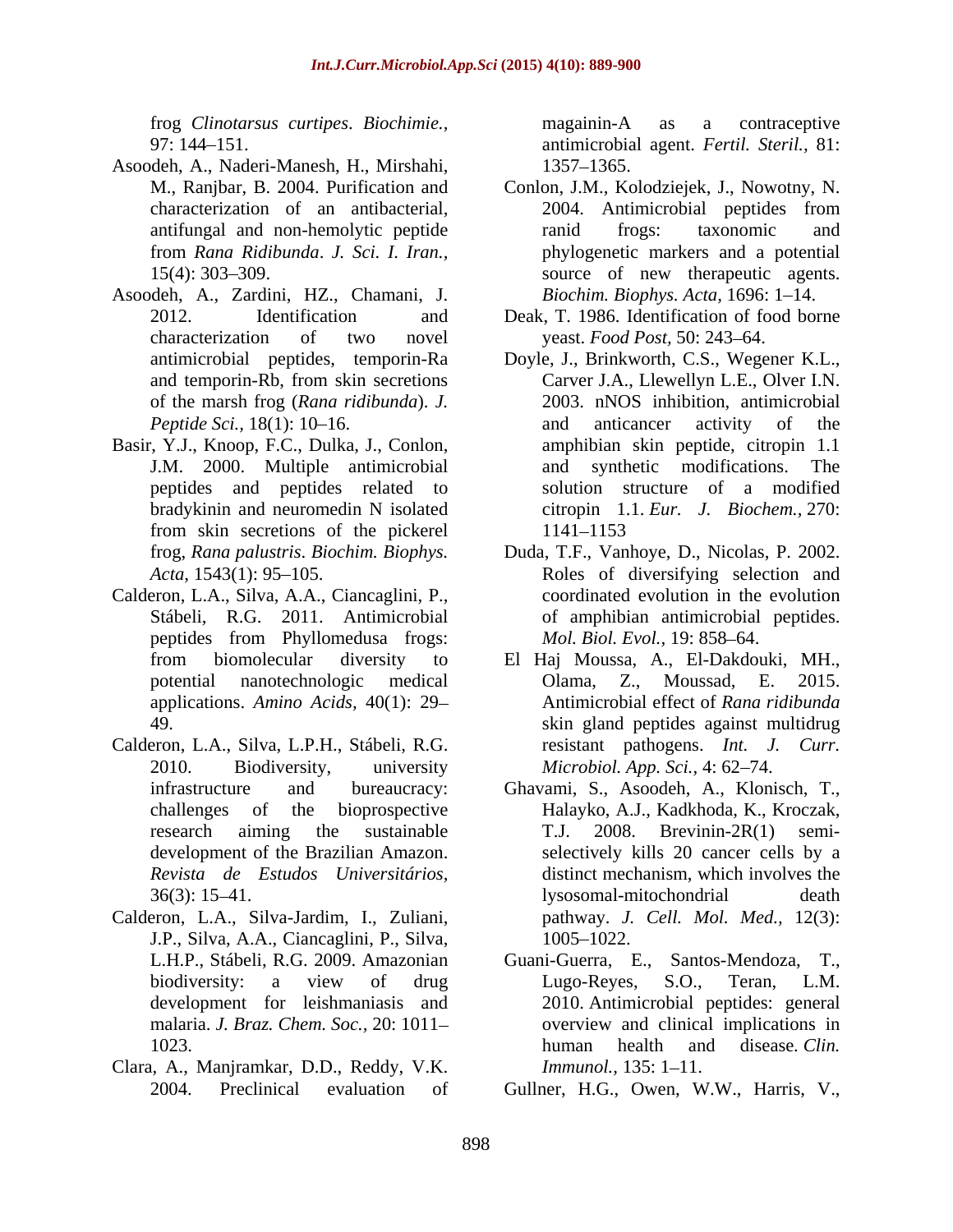Unger, R.H. 1983. Dermorphin: An opoid peptide from amphibian akin

- Hancock, R.E., Rozek, A. 2002. Role of *Microbiol. Lett., 206: 143-149.*
- activity. *Ethnopharmacol.,* 67: 225
- Li, J., Xu, X., Xu, C., Zhou, W., Zhang, K., peptidomics of amphibian skin. *Mol.*
- 
- 
- Mangoni, M.L., Saugar, J.M., Dellisanti, M., Barra, D., Simmaco, M., Rivas, L.
- Marenah, L., Flatt, P.R., Orr, D.F., the  $G_0/G_1$  cell cycle arrest of insulin-releasing peptides including insulinotropic structures. *Biol. Chem.,*
- Marenah, L., Flatt, P.R., Orr, D.F., Shaw,

and -2EC with novel insulin releasing activity. *J. Endocrinol.*, 188: 1-9.

- which affects endocrine pancreatic Marenah, L., Flatt, P.R., Orr, D.F., Shaw,<br>function. Arch. Int. Pharmacodyn. C., Abdel-Wahab, Y. 2005. function. *Arch. Int. Pharmacodyn. Ther.,* 266: 155. Characterization of naturally occurring membranes in the activities of *pipiens* frog reveal pipinin-1 as the antimicrobial cationic peptides. *FEMS*  peptides in the skin secretion of *Rana* novel insulin-releasing agent. *Peptide Res.,* 66: 204-210.
- Kudi, A., Umoh, J., Eduvie, L., Gefu, J. 1999. Screening of some Nigerian Mahdavi Shahri, N., Asoodeh, A., medicinal plants for antibacterial Mashreghi, M., Behnam Rassouli, M. 228. *ridibunda*" skin secretions on wound Yu, H. 2007. Anti-infection microbial load. *J. Ethnopharmacol.,* Mashreghi, M., Rezazade Bazaz, 2013. Topical effects of frog "*Rana*  healing and reduction of wound 145(3): 793–797.
- *Cell Proteomics,* 28: 969 973. Matutte, B., Storey, K.B., Knoop, F.C., Ma, Y., Liu, C., Liu, X., Wu, J., Yang, H., Conlon, J.M. 2000. Induction of Wang, Y. 2010. Peptidomics and synthesis of an antimicrobial peptide in genomics analysis of novel the skin of the freeze-tolerant frog, antimicrobial peptides from the frog, and *Rana sylvatica*, in response to *Rana nigrovittata*. *Genomics,* 95: 66 environmental stimuli. *FEBs Lett.,* 483: 71. *Rana sylvatica*, in response to 135–138.
- Mahon, M., Smith, L., Burns, C. 1998. An Morikawa, N., Hagiwara, K., Nakajima, T. introduction to clinical laboratory 1992. Brevinin-1 and -2, unique science. W.B. Saunders Company, Pp. antimicrobial peptides from the skin of 37 43. the frog, *Rana brevipoda porsa*. antimicrobial peptides from the skin of *Biochem. Biophys. Res. Comm.,* 189: 184–190.
	- 2005. Temporins, small antimicrobial Nasu, K., Nishida, M., Ueda, T., Takai, N., peptides with leishmanicidal activity. *J.*  Bing, S., Narahara, H., Miyakawa, I. *Biol. Chem.,* 280: 984. 2005. Bufalin induces apoptosis and McClean, S., Shaw, S., Abdel-Wahab, Y. 2004. Skin secretion of the toad promising agent for the treatment of *Bombina variegata* contains multiple endometriosis. *Mol. Hum. Reprod.,* 11: the  $G_0/G_1$  cell cycle arrest of endometriotic stromal cells: a 817–823.
	- bombesin and entirely novel National Committee for Clinical Laboratory 385: 315 321. method for broth dilution antifungal C., Abdel-Wahab, Y. 2006. Skin forming filamentous fungi. Proposed secretions of *Rana saharica* frogs Standard M38-P. NCCLS, Wayne, PA, reveal antimicrobial peptides Standards (NCCLS), 1998. Reference susceptibility testing of conidium-USA.
	- esculentins-1 and -1B and brevinins-1E Neuhoff, V., Stamm, R., Eibl, H. 1985.